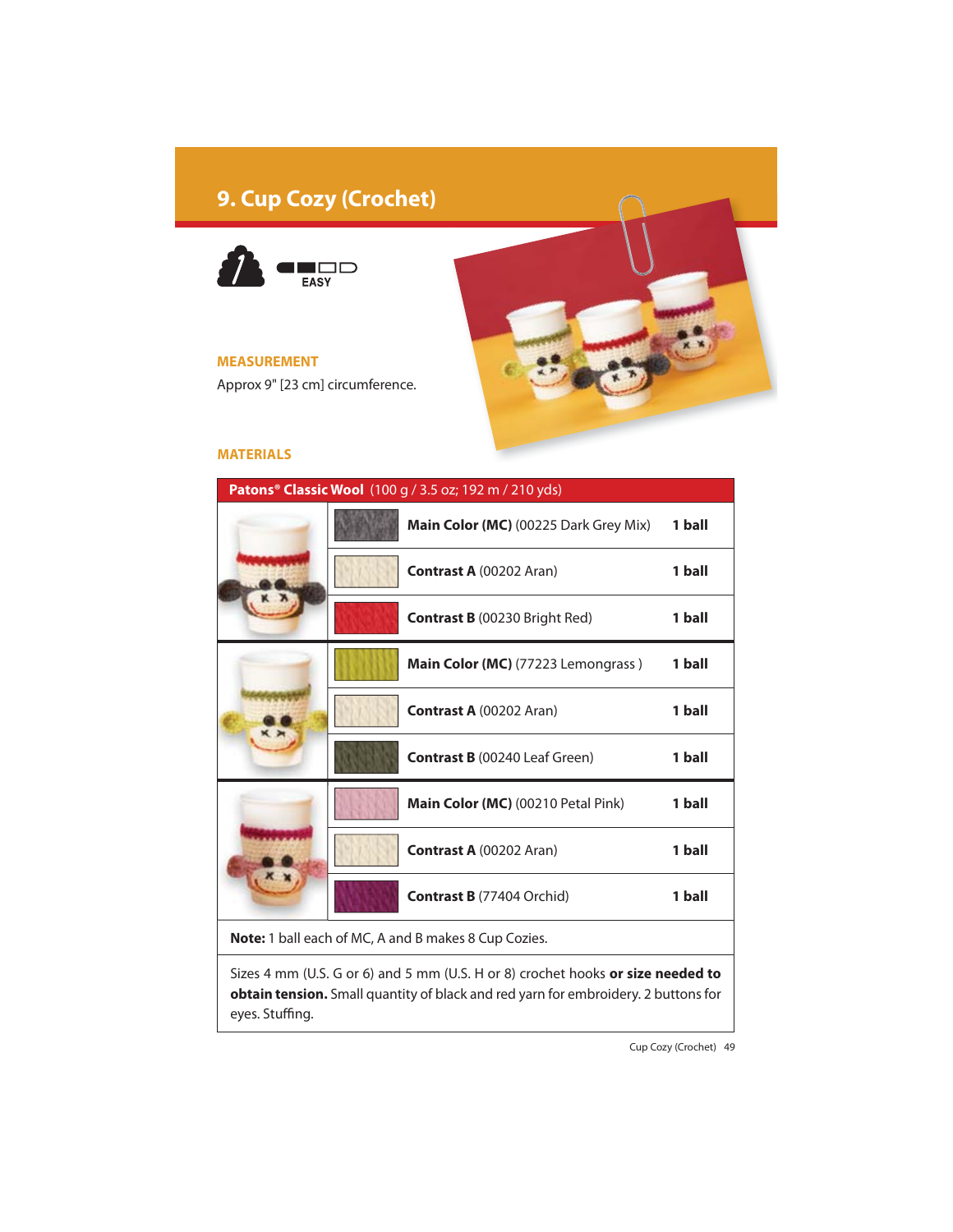

**STITCH GLOSSARY** See page 79 for Helpful Hints. **Approx** = Approximately. **Ch(s)** = Chain(s). **Rep** = Repeat.  $Rnd(s) = Round(s).$ **Sc** = Single crochet. **Sl st** = Slip stitch. **Sp(s)** =Space(s).  $St(s) = Stitch(es).$ **Tog** = Together. **Yoh** = Yarn over hook.

#### **TENSION**

13 sc and 14 rows  $=$  4" [10 cm] with 5 mm (U.S. H or 8) hook.

## **INSTRUCTIONS**

**Note:** To join new color, work to last 2 loops on hook. Draw new color through last 2 loops then proceed in new color.

## **COZY**

With MC and larger hook, ch 24. Join in ring with sl st into first ch, taking care not to twist ch.

**1st rnd:** Ch 1. 1 sc in each ch around. Join with sl st to first sc. 24 sc.

**2nd and 3rd rnds:** Ch 1. 1 sc in each sc around. Join with sl st to first sc.

50 Cup Cozy (Crochet)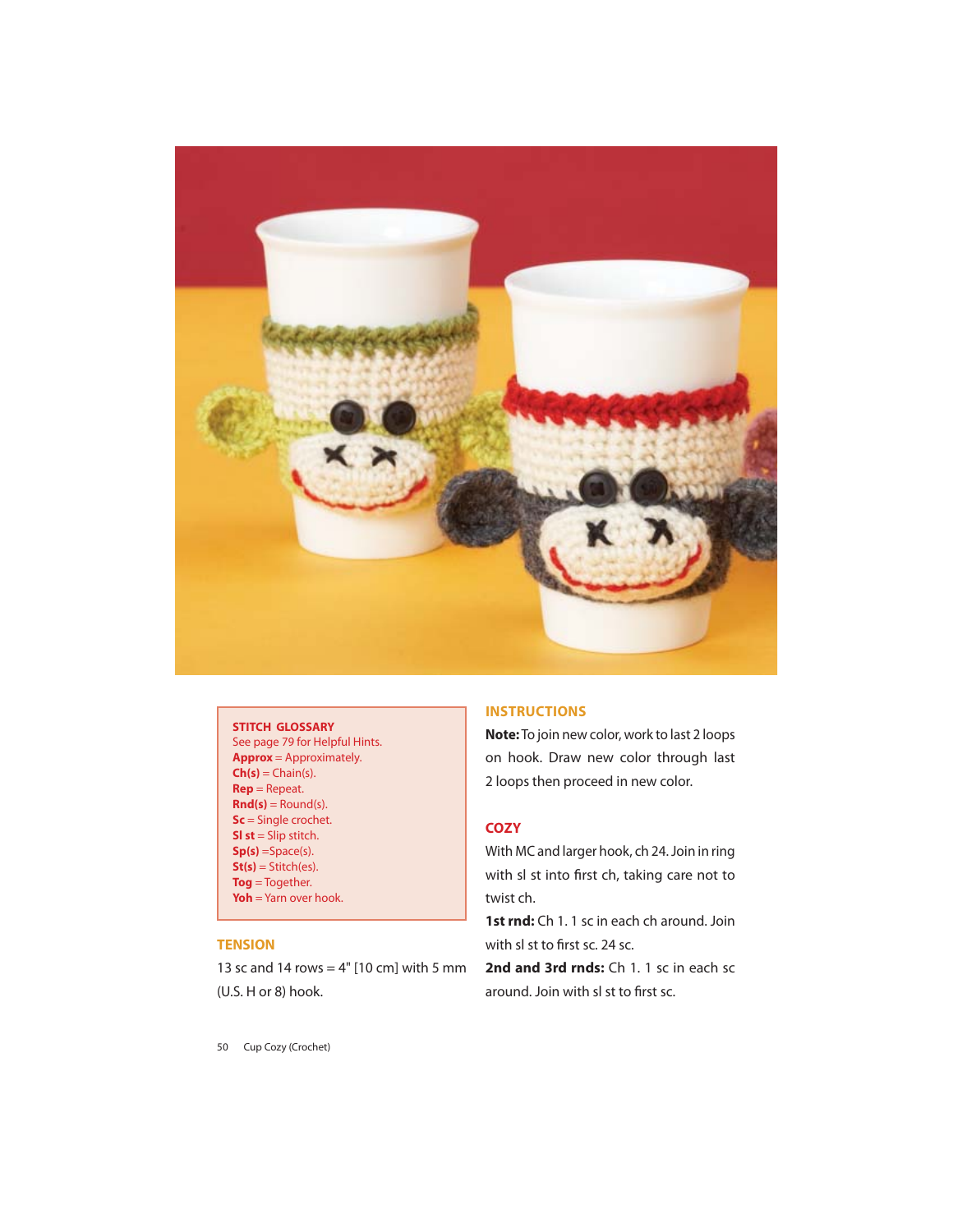

4th rnd: Ch 1. \*2 sc in first sc. 1 sc in each of next 11 sc. Rep from \* once. Join with sl st to first sc. 26 sc.

**5th and 6th rnds:** As 2nd and 3rd rnds.

**7th rnd:** Ch 1. \*2 sc in first sc. 1 sc in each of next 12 sc. Rep from \* once. Join with sl st to first sc. 28 sc.

8th rnd: Ch 1. 1 sc in each sc around. Join A with sl st to first sc. Break MC.

**9th rnd:** With A, ch 1. 1 sc in each sc around. Join with sl st to first sc.

**10th rnd:** Ch 1. \*2 sc in first sc. 1 sc in each of next 13 sc. Rep from \* once. Join with sl st to first sc. 30 sc.

**11th and 12th rnds:** As 2nd and 3rd rnds, joining B with sl st at end of 12th rnd. Break A.

**13th rnd:** With B, ch 1. \*2 sc in first sc. 1 sc in each of next 14 sc. Rep from \* once. Join with sl st to first sc. 32 sc.

**14th rnd:** Ch 1. Working from **left** to right, instead of from **right** to left as usual, work 1 reverse sc in each sc around. Join with sl st in first sc. Fasten off.

**Reverse Sc**



#### **MUZZLE**

With A and smaller hook, ch 7.

**1st rnd:** 1 sc in 2nd ch from hook. 1 sc in each of next 4 ch. 3 sc in last ch. Working in opposite side of ch, work 1 sc in each of next 4 ch. 2 sc in last ch. Join with sl st to first sc. 14 sc.

**2nd rnd:** Ch 1. 2 sc in same sp as last sl st. 1 sc in each of next 4 sc. 2 sc in each of next 3 sc. 1 sc in each of next 4 sc. 2 sc in each of next 2 sc. Join with sl st to first sc. 20 sc. **3rd rnd:** Ch 1. 1 sc in same sp as last sl st.

1 sc in each of next 7 sc. 2 sc in each of next 2 sc. 1 sc in each of next 8 sc. 2 sc in each of next 2 sc. Join with sl st to first sc. 24 sc. **4th rnd:** Ch 1. 1 sc in each sc around. Join with sl st to first sc. Fasten off, leaving a long tail for sewing.